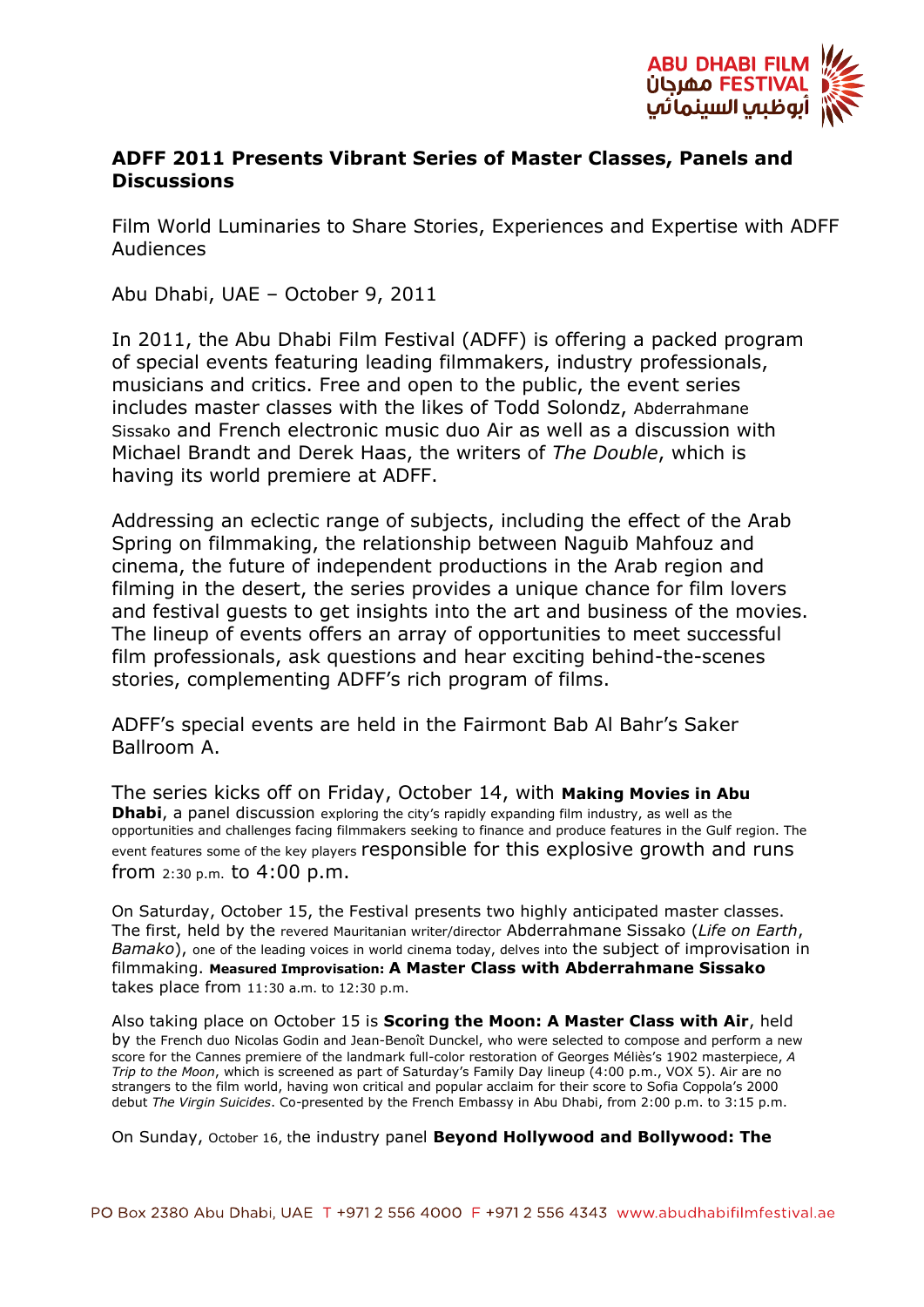

**Future of Independent Cinema in the Region**, sees experts from international sales companies and regional distributors discuss the types of films they are drawn to, their relationships with film festivals and the decision-making process behind deals for films in the MENA region. Held from 11:00 a.m. to 12:30 p.m.

**From Script to Screen: Writing and Directing** is a special event with Michael Brandt and Derek Haas, the writing team behind such hit films as *Wanted* and *3:10 to Yuma*, presenting a candid discussion of how they broke into the business, the benefits and challenges of writing with a partner, and advice on writing and directing. Their latest writing collaboration, *The Double*, which is set to make its world premiere at ADFF on Saturday (October 15, 9:30 p.m., Abu Dhabi Theater), marks Brandt's directorial debut and stars Richard Gere, Topher Grace and Martin Sheen. This event takes place from 2:30 p.m. to 4:00 p.m. on Sunday, October 16.

One of the highlights of ADFF's special events this year is **A Master Class with American Filmmaker Todd Solondz** (*Welcome to the Dollhouse*, *Happiness*), who has been pushing the boundaries with his acerbic observations on family conflict and tortured romance for more than 15 years and is in Abu Dhabi to present his latest work, *Dark Horse*. Join this remarkable filmmaker for an intimate discussion of his craft and career on Monday, October 17, 11:00 a.m. to 12:30 p.m.*,* co-presented by the U.S. Embassy, Abu Dhabi.

Monday also brings a roundtable discussion about **The Arab Spring and Its Effects on Filmmaking**. How have filmmakers and regional cinema fared in response to the political and social upheaval? Have rules of production changed? Are we to expect a new artistic paradigm? An open conversation about these and other questions with acclaimed regional filmmakers takes place on Monday, October 17, from 2:30 p.m. to 4:00 p.m.

As part of the Festival's retrospective of the seminal Egyptian writer and Nobel Prize winner Naguib Mahfouz, ADFF presents a roundtable discussion investigating Mahfouz's relationship with cinema. **Naguib Mahfouz: Man of Cinema** takes place on Tuesday, October 18, at 2:30 p.m. to 4:00 p.m.

On Wednesday, October 19, acclaimed documentary filmmaker Fredi Devas hosts **From the Freezer to the Furnace**. Devas, who worked on the upcoming BBC documentary *Frozen Planet* for years, is now filming the new series *Wild Arabia*, also for the BBC. This event is a rare opportunity to preview clips from *Frozen Planet* and is set to cover many of the novel filming techniques Devas used to capture spectacular wildlife and landscapes in polar and desert regions. Co-presented by ImageNation and Abu Dhabi Film Commission, this event takes place from 2:30 p.m. to 4:00 p.m.

For many filmmakers, short films provide a necessary springboard to generating interest and securing funding for a feature project. But what are the challenges of making the leap? **From Shorts to Features** is a panel discussion featuring a diverse group of directors, who share their